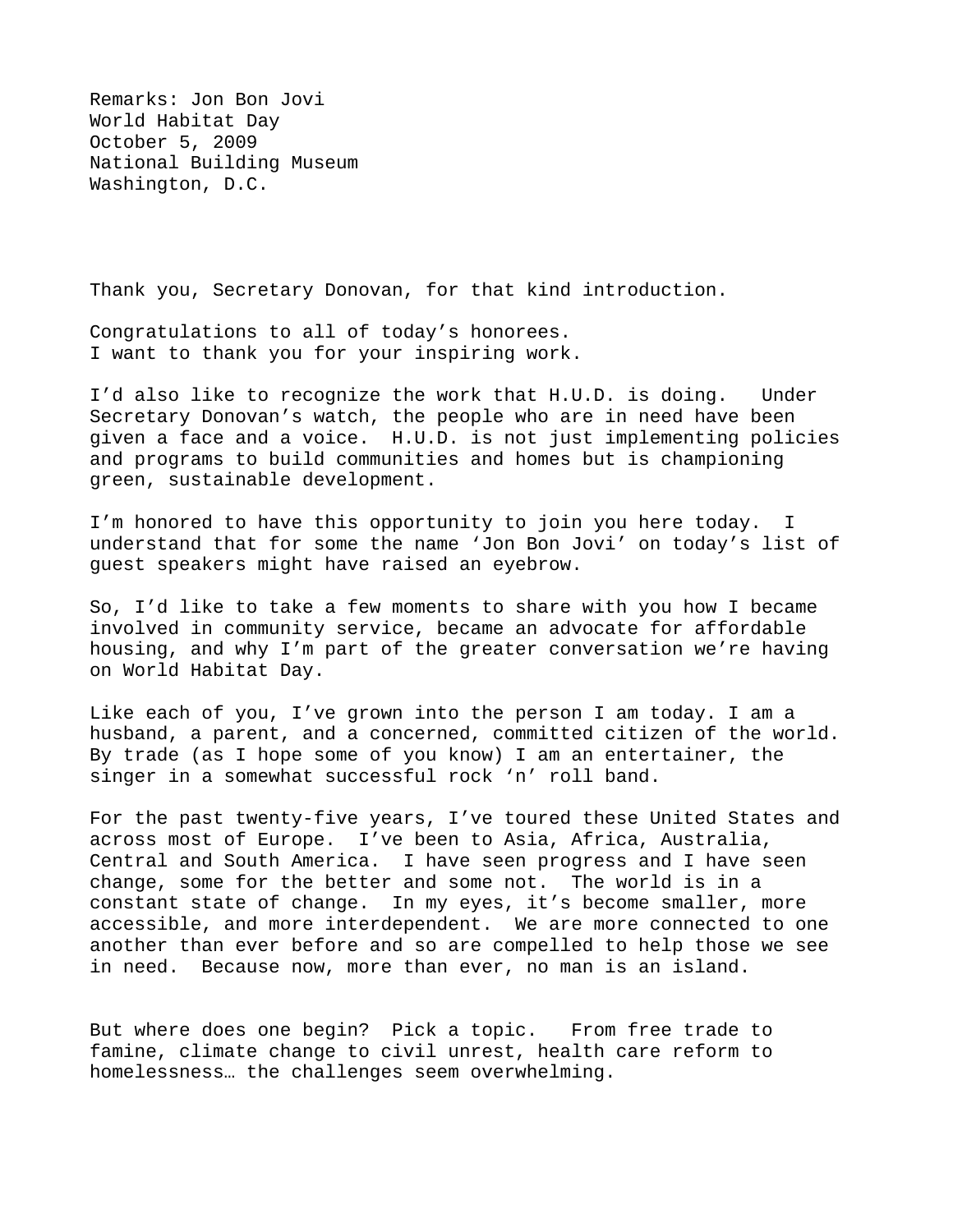Some issues are so big they're hard to wrap your mind around them. It would be easy to accept defeat. To think you couldn't possibly make a dent. But you would be wrong.

Over the years, I've been asked to lend my name and efforts to many worthwhile causes and I'd done so, happy to help. But it's only within the last five years that my personal goals for philanthropy and community service have come into clear focus.

So what did I do you ask? I bought a football franchise. (Stay with me on this.)

In 2004, I became the co-owner of an arena football team. We didn't name the team after an aggressive animal or warrior. We named it the Philadelphia Soul. I didn't care if you were a Bon Jovi fan. I didn't care if you were a football fan. Everyone believes they have soul. And the soul of our organization was our commitment to make a positive difference in our community. We wanted winners on the field and off. So, before we played our first down, before we sold our first ticket, we found local causes who were underserved and in need of our help. We took our first dollar and partnered with four worthy charities.

Whether it was The Northern Home for Children, a foster home which didn't have a playground or computers… Or the local Covenant House that didn't have enough beds… Or the AIDS hospice that flat-out needed money… Whatever anyone needed, the Soul would try to find a way to help.

The cornerstone of the franchise's identity was our community service and we established ourselves over the first few seasons, by my playing the role of Robin Hood.

But our foundation's real focus (and my inspiration) came on a cold winter night in Philadelphia. I was staring out a hotel window when I saw a homeless man sleeping outside City Hall.

I didn't want to just help *him*, I wanted to "fix *IT*." In America, the richest nation on the planet, and in Philadelphia, the birthplace of our nation, we had neighbors living in poverty without so much as adequate shelter. I don't believe this was the America our forefathers envisioned.

I've come to realize that homelessness is an equal opportunity offender. It doesn't discriminate. It affects young and old, black and white, Christians, Muslims, Jews alike. It doesn't care if you're Republican or Democrat. Or whether you're from Washington, D.C. or sunny Los Angeles.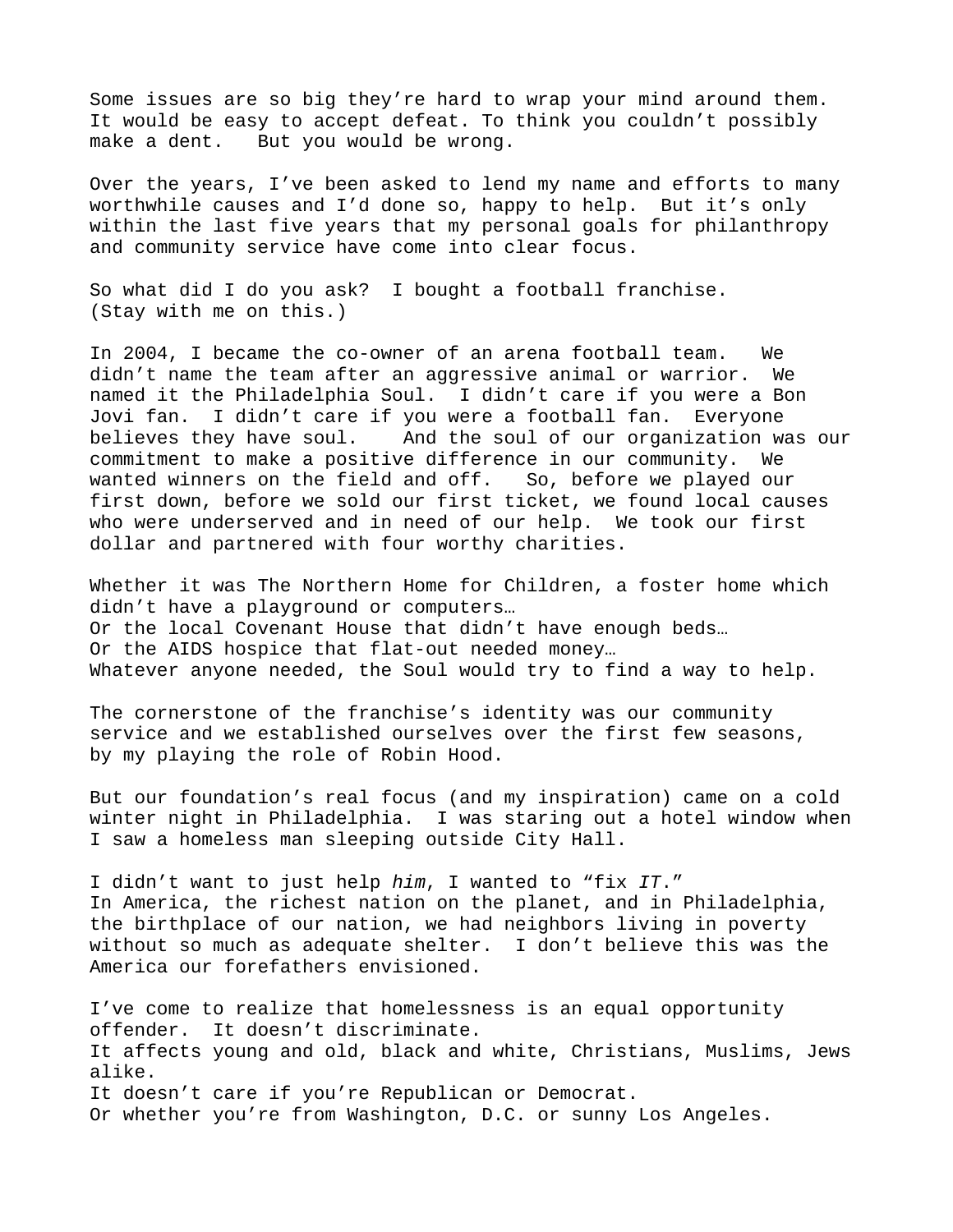BUT homelessness is an issue WE can address without having to wait for scientists to develop a pill or discover a cure.

It is a crisis we can tackle. It will take money. And it will take sweat and time and the patience to persevere.

I'm a big believer in what I like to call "The Power of We," the idea that when WE work together WE can accomplish incredible things. The core belief is that WE can and will make a difference.

The Power of We is the voice that says

- We ARE our brothers' and sisters' keeper.
- We are only as healthy as the families in need of health care
- We are only as wealthy as someone going to bed hungry or sleeping on a grate tonight.

So from our franchise's commitment to community we created the Soul Foundation.

We're a small non-profit organization which initiates partnerships with other established non-profits, government agencies, impassioned heads-of-state, corporate financiers, philanthropic professionals, and individuals, the moms and pops of the private sector. And like anything successful – a football franchise, a rock band – it takes teamwork. We've worked as hard on this Foundation as on anything ever in my life. We live and we learn each and every day. And it's been an incredible education.

My mentor, these years has been a Sister of Mercy, Sister Mary Scullion, the founder of Philadelphia's Project H.O.M.E.

During one of my many visits with Sister Mary, we toured a street in one of North Philadelphia's most rundown neighborhoods. The homes were in horrible disrepair. It was the kind of place where mothers were too scared to let their children play outside and the elderly residents hid after sundown. Even the police avoided these blocks. Yet these rundown rowhomes stood right alongside those of other longtime, good neighbors who worked hard to make their house a home and their streets safe.

The question was how could we bridge these two realities?

Sister Mary asked for help. Could the Soul Foundation possibly provide the funding to rebuild one of these homes? I asked what it would take to rebuild the block.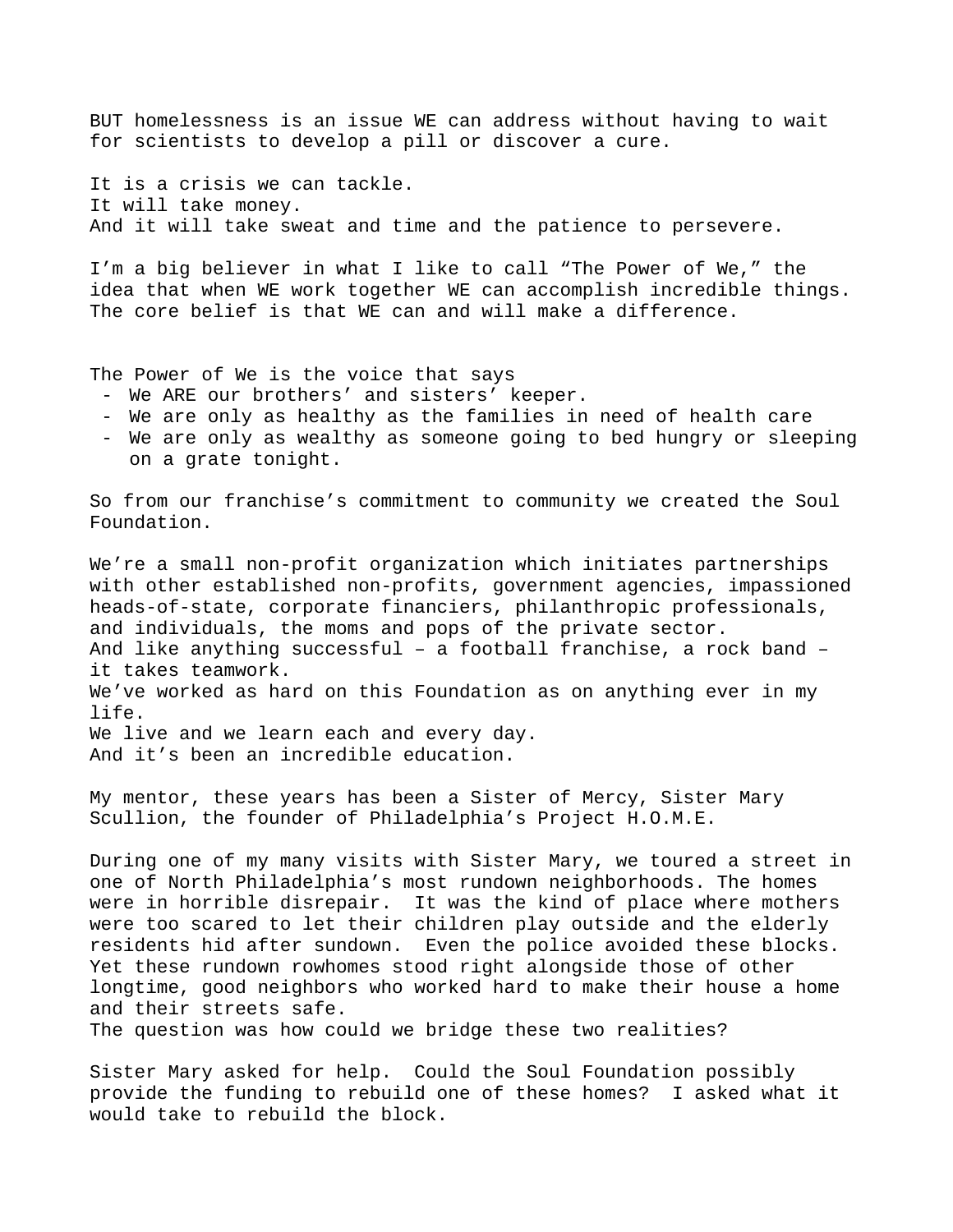It wasn't just about money. They say it takes a village. Well, it does (and then some.) But within a year of that conversation, Project H.O.M.E. and the Soul Foundation had renovated fifteen rowhouses on that block – all green - and fifteen families had a place to call home.

I'd like to share one of the stories of that build.

On a visit to the construction site, I had a conversation with Helen Brown, who is a longtime resident of the neighborhood, and friend to Project H.O.M.E. She was sweeping the sidewalk in front of her house. I stopped and asked, "Mrs. Brown, this block is awfully clean. Have you been sweeping it all by yourself?"

She said, "No, I've had plenty of help pushing this end of the broom. It's pushed more than dirt; it's pushed away the bad guys. But just in case they come back… I've got *this* end of the broom."

The Power of We reclaimed that block.

Our work in Philadelphia may have started small but we continue to think big. To date, the Soul Foundation is responsible for OVER 200 units of affordable housing (from Houma, Louisiana to Los Angeles, from Detroit to Newark, New Jersey.) I'm very proud of what we've accomplished so far but we know there is a lot more work to be done.

But we did it one house, one street, one neighborhood, one city… One Soul at a time…

See, I told you if you stuck with me my story would make sense. Sorta.

Buying a sports team as a pathway to philanthropy is surely a unique strategy.

And if The Rock Star & The Nun doesn't sound like the basis of a reality show nothing does.

But it worked. For us.

So don't be afraid to think outside the lines. Get creative. Look for the unconventional partners. Seek out the unique fundraising opportunities.

The challenges ahead are too big to not think big.